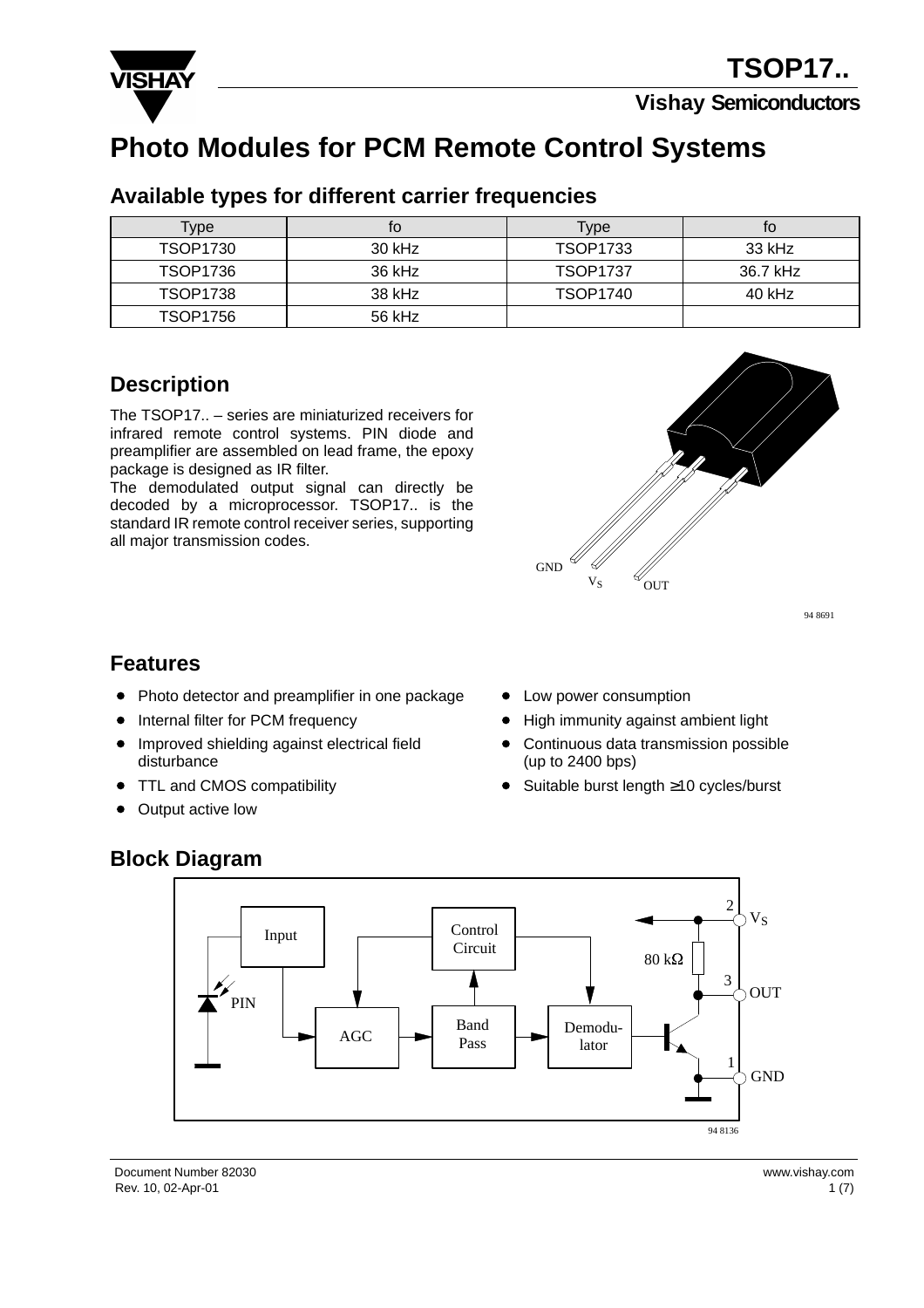## **Vishay Semiconductors**



#### **Absolute Maximum Ratings**

 $T_{amb} = 25^{\circ}C$ 

| . <i>.</i>                         |                               |                             |           |              |  |  |
|------------------------------------|-------------------------------|-----------------------------|-----------|--------------|--|--|
| Parameter                          | <b>Test Conditions</b>        | Symbol                      | Value     | Unit         |  |  |
| <b>Supply Voltage</b>              | (Pin 2)                       | $V_{\text{S}}$              | $-0.36.0$ |              |  |  |
| Supply Current                     | (Pin 2)                       | Is                          | 5         | mA           |  |  |
| Output Voltage                     | (Pin 3)                       | Vo                          | $-0.36.0$ |              |  |  |
| <b>Output Current</b>              | (Pin 3)                       | חו                          | 5         | mA           |  |  |
| Junction Temperature               |                               |                             | 100       | $^{\circ}$ C |  |  |
| Storage Temperature Range          |                               | $T_{\text{stq}}$            | $-25+85$  | $^{\circ}$ C |  |  |
| <b>Operating Temperature Range</b> |                               | $\mathsf{T}_{\mathsf{amb}}$ | $-25+85$  | $^{\circ}$ C |  |  |
| <b>Power Consumption</b>           | $(T_{amb} \leq 85 \degree C)$ | $P_{\text{tot}}$            | 50        | mW           |  |  |
| <b>Soldering Temperature</b>       | $t \leq 10$ s, 1 mm from case | $\mathsf{T_{sd}}$           | 260       | $^{\circ}$ C |  |  |

### **Basic Characteristics**

 $T_{amb} = 25^{\circ}$ C

| Parameter                    | <b>Test Conditions</b>                                                                                                    | Symbol                                   | Min | Typ  | Max | Unit              |
|------------------------------|---------------------------------------------------------------------------------------------------------------------------|------------------------------------------|-----|------|-----|-------------------|
| Supply Current (Pin 2)       | $V_S = 5 V, E_V = 0$                                                                                                      | Isp                                      | 0.4 | 0.6  | 1.5 | mA                |
|                              | $V_S = 5$ V, $E_V = 40$ klx, sunlight                                                                                     | Isн                                      |     | 1.0  |     | mA                |
| Supply Voltage (Pin 2)       |                                                                                                                           | $V_{\rm S}$                              | 4.5 |      | 5.5 | V                 |
| <b>Transmission Distance</b> | $E_v = 0$ , test signal see fig.7,<br>IR diode TSAL6200, $I_F = 400$ mA                                                   | d                                        |     | 35   |     | m                 |
| Output Voltage Low (Pin 3)   | $I_{OSI} = 0.5$ mA, $E_e = 0.7$ mW/m <sup>2</sup> ,<br>$f = f_0, t_p/T = 0.4$                                             | $V_{OSL}$                                |     |      | 250 | mV                |
| Irradiance $(30 - 40$ kHz)   | Pulse width tolerance:<br>$t_{\rm pi} - 5/f_{\rm o} < t_{\rm po} < t_{\rm pi} + 6/f_{\rm o}$ ,<br>test signal (see fig.7) | $E_{e \text{ min}}$                      |     | 0.35 | 0.5 | mW/m <sup>2</sup> |
| Irradiance (56 kHz)          | Pulse width tolerance:<br>$t_{\rm pi} - 5/f_{\rm o} < t_{\rm po} < t_{\rm pi} + 6/f_{\rm o}$ ,<br>test signal (see fig.7) | $\mathsf{E}_{\mathsf{e}\, \mathsf{min}}$ |     | 0.4  | 0.6 | mW/m <sup>2</sup> |
| Irradiance                   | $t_{\rm pi}$ – 5/f <sub>o</sub> < $t_{\rm po}$ < $t_{\rm pi}$ + 6/f <sub>o</sub>                                          | E <sub>e max</sub>                       | 30  |      |     | W/m <sup>2</sup>  |
| Directivity                  | Angle of half transmission distance                                                                                       | $\varphi_{1/2}$                          |     | ±45  |     | deg               |

### **Application Circuit**



\*) recommended to suppress power supply disturbances

\*\*) The output voltage should not be hold continuously at a voltage below 3.3V by the external circuit.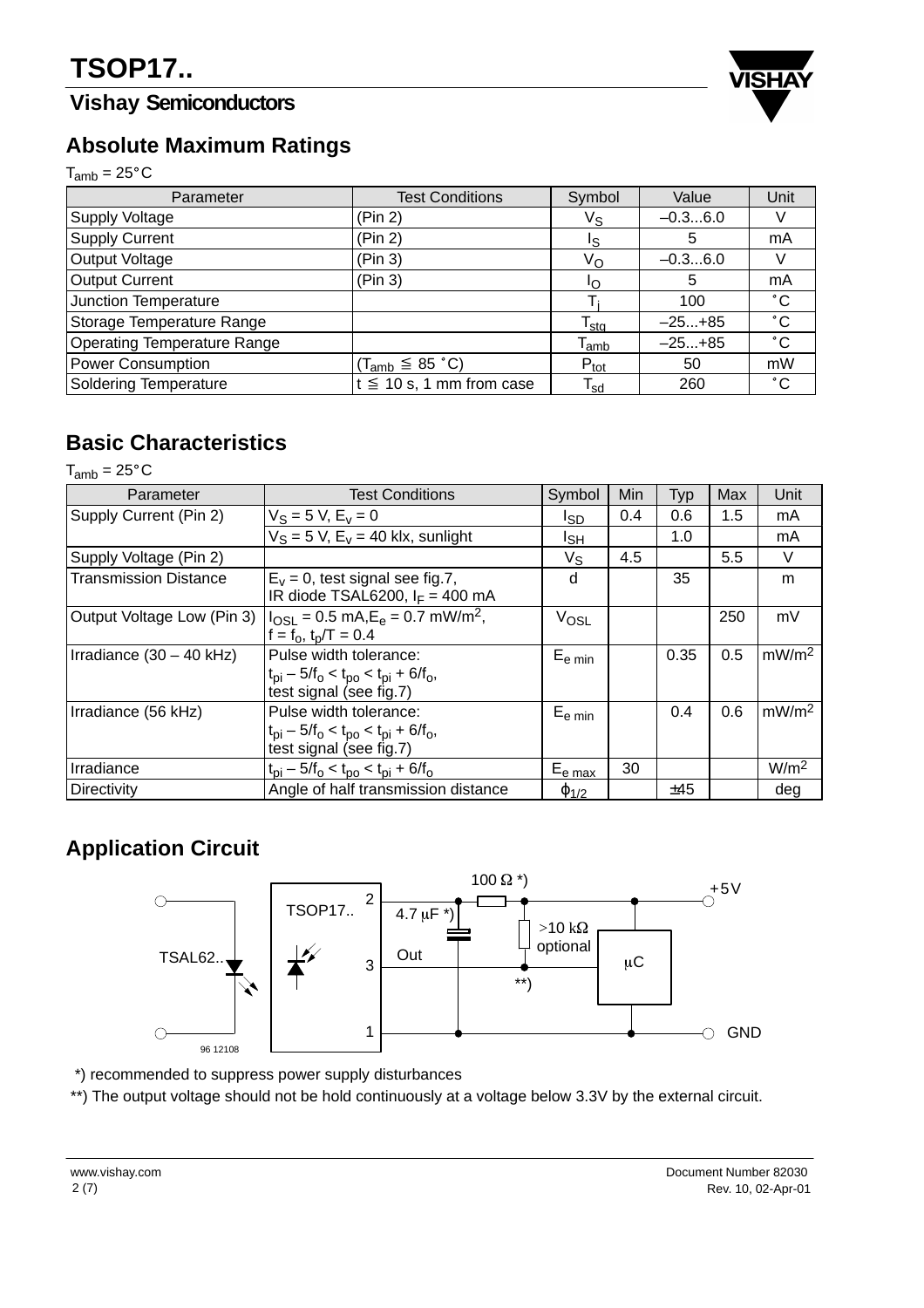

#### **Suitable Data Format**

The circuit of the TSOP17.. is designed in that way that unexpected output pulses due to noise or disturbance signals are avoided. A bandpassfilter, an integrator stage and an automatic gain control are used to suppress such disturbances.

The distinguishing mark between data signal and disturbance signal are carrier frequency, burst length and duty cycle.

The data signal should fullfill the following condition:

• Carrier frequency should be close to center frequency of the bandpass (e.g. 38kHz).

• Burst length should be 10 cycles/burst or longer.

• After each burst which is between 10 cycles and 70 cycles a gap time of at least 14 cycles is neccessary.

• For each burst which is longer than 1.8ms a corresponding gap time is necessary at some time in the data stream. This gap time should have at least same length as the burst.

• Up to 1400 short bursts per second can be received continuously.

Some examples for suitable data format are: NEC Code, Toshiba Micom Format, Sharp Code, RC5 Code, RC6 Code, R–2000 Code, Sony Format (SIRCS).

When a disturbance signal is applied to the TSOP17.. it can still receive the data signal. However the sensitivity is reduced to that level that no unexpected pulses will occure.

Some examples for such disturbance signals which are suppressed by the TSOP17.. are:

• DC light (e.g. from tungsten bulb or sunlight)

• Continuous signal at 38kHz or at any other frequency

• Signals from fluorescent lamps with electronic ballast (an example of the signal modulation is in the figure below).



IR Signal from Fluorescent Lamp with low Modulation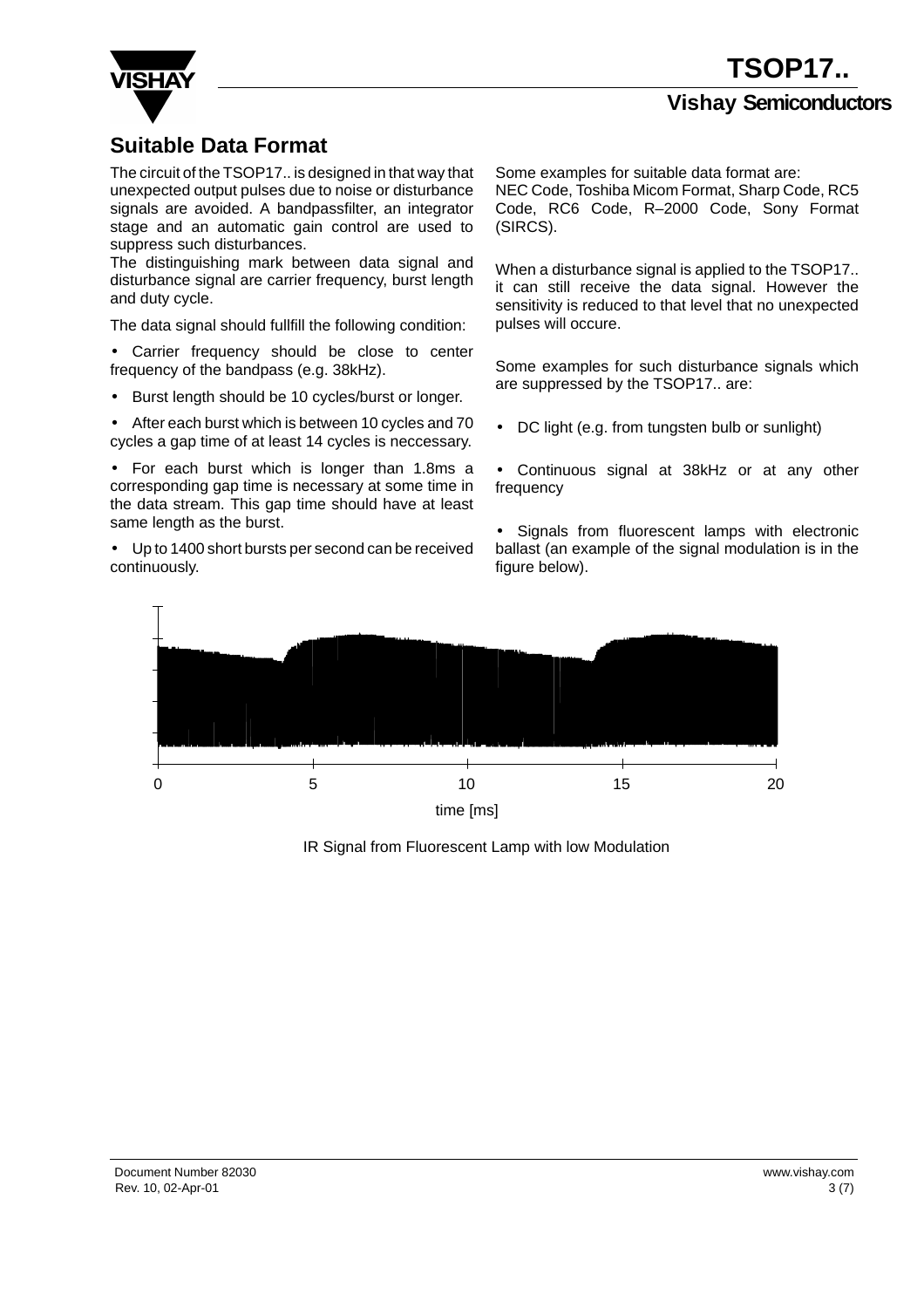# **TSOP17..**



#### **Vishay Semiconductors**





Figure 1. Frequency Dependence of Responsivity



Figure 2. Sensitivity in Dark Ambient



Figure 3. Sensitivity in Bright Ambient



Figure 4. Sensitivity vs. Electric Field Disturbances



Figure 5. Sensitivity vs. Supply Voltage Disturbances



Figure 6. Sensitivity vs. Ambient Temperature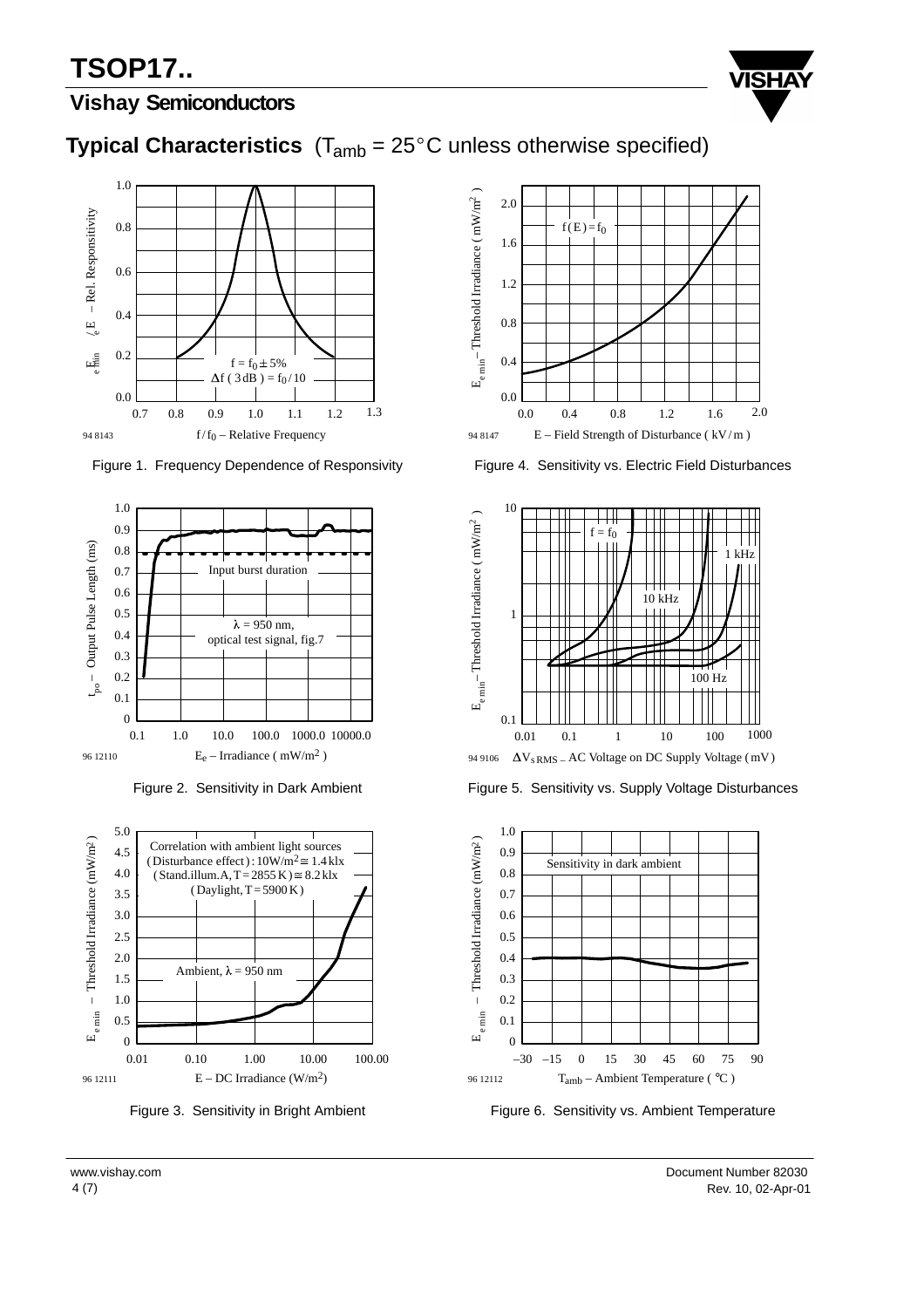

**TSOP17.. Vishay Semiconductors**

Rev. 10, 02-Apr-01 5 (7) Document Number 82030 www.vishay.com

1150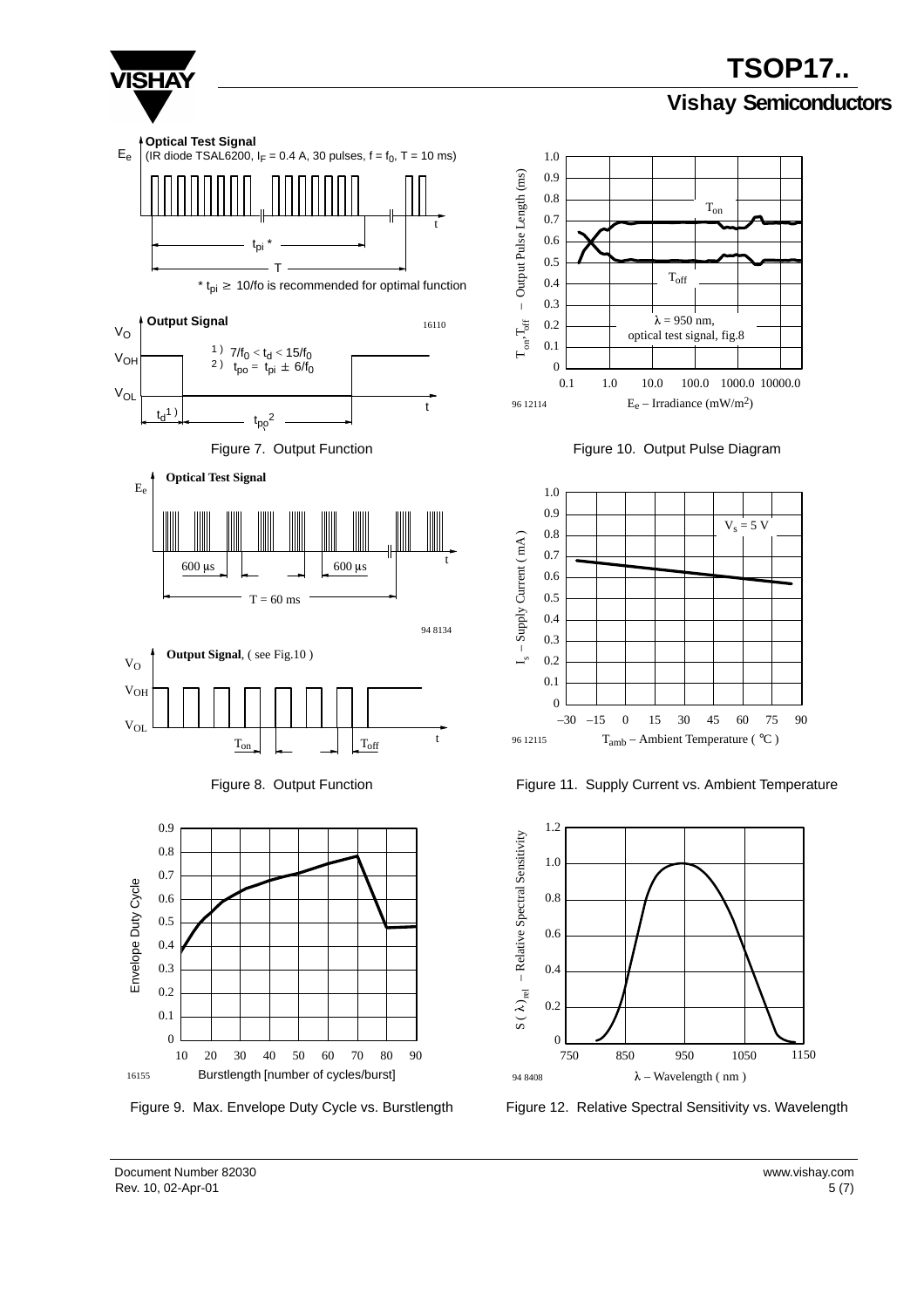## **Vishay Semiconductors**



Figure 13. Vertical Directivity  $\varphi_V$ 



**VISHA** 



#### **Dimensions in mm**